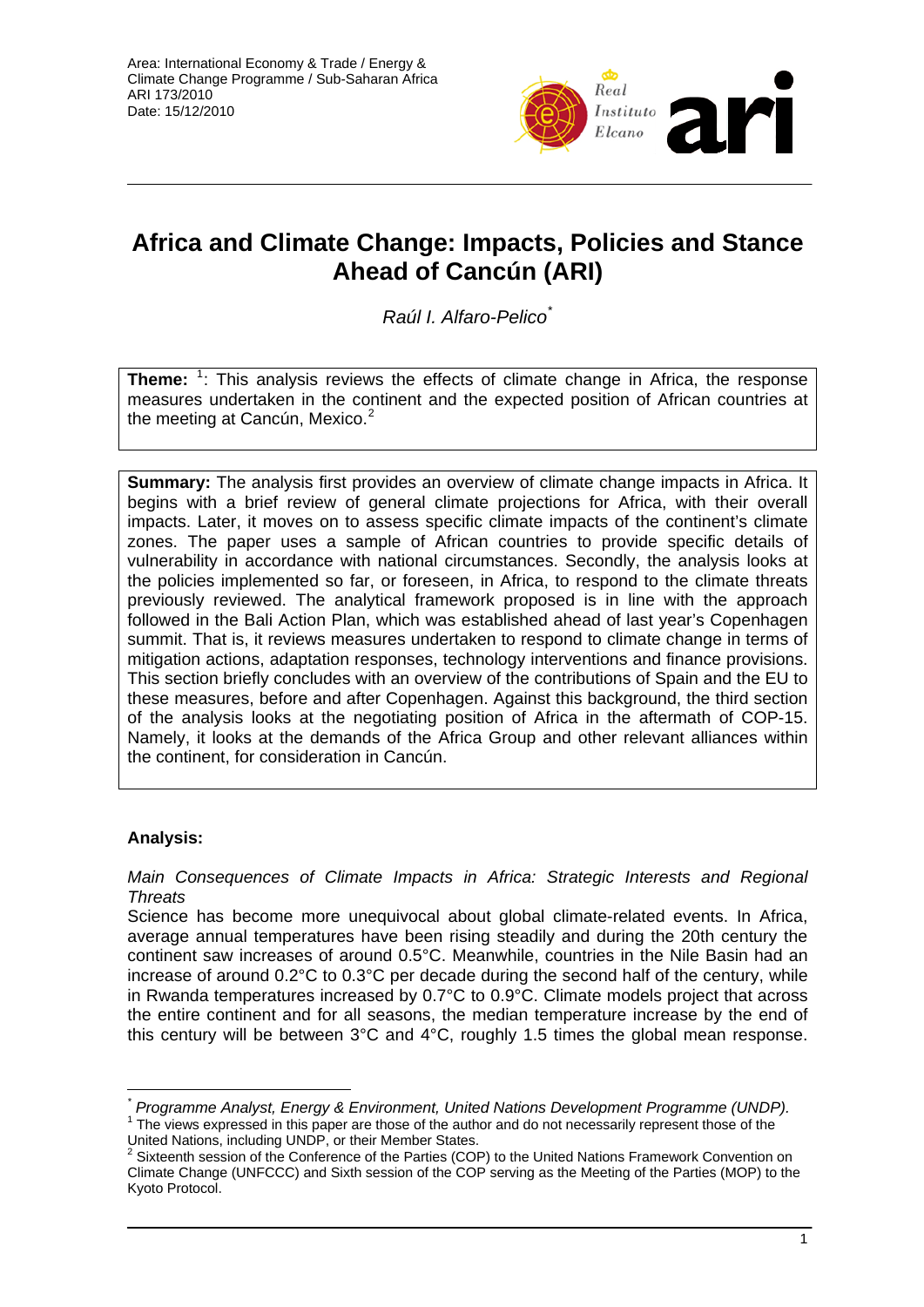

Future warming is likely to be greatest over the interior of semi-arid margins of the Sahara and central southern Africa.

In this regard, vulnerability to external factors continues to threaten the region's ability to make progress towards the Millennium Development Goals (MDGs). Food price volatility has become a critical challenge for Africa to achieve food security for all. Coupled with the current global financial and economic crisis, these factors continue to negatively impact African economies. Therefore, the following key impacts of climate change threaten the sustainability of the gains that have been achieved in terms of MDG attainment.<sup>[3](#page-1-0)</sup> including:[4](#page-1-1)

- A drop in agricultural yields of up to 50% in some countries, with the consequent effects on agricultural output, food security and nutrition.
- An increase in the number of people (from 75 to 250 million) at risk from water stress.
- An increase in the exposure to malaria.
- An increase of between 5% and 8% in the surface area of arid and semiarid land.
- Rising sea levels that could severely affect mangrove forests as well as coastal fisheries, and lead to increased severe flooding, with a potential cost of 5% to 10% of annual PIB.

Many of the predictions for the continent were summarised by the IPCC (Intergovernmental Panel on Climate Change), along with the potential implications for international climate negotiations.<sup>[5](#page-1-2)</sup> However, climate change impacts in Africa vary across the continent owing to its sheer size and diversity. Scientists distinguish at least seven climate zones in Africa (Figure 1), with varying geographical conditions:[6](#page-1-3)

#### **Figure 1. Africa's climate zones**



 $\overline{\phantom{a}}$ 3 MDG Report 2010: Assessing Progress in Africa toward the MDGs. UNECA, AU, AfDB and UNDP. 4

<span id="page-1-2"></span> $5$  See Lázaro (2010)

<span id="page-1-1"></span><span id="page-1-0"></span>See IPCC (2007), Boko *et al*. (2007) and UNCCD *et al*. (2009). 5

<span id="page-1-3"></span><sup>6</sup> Eriksen *et al.* (2008).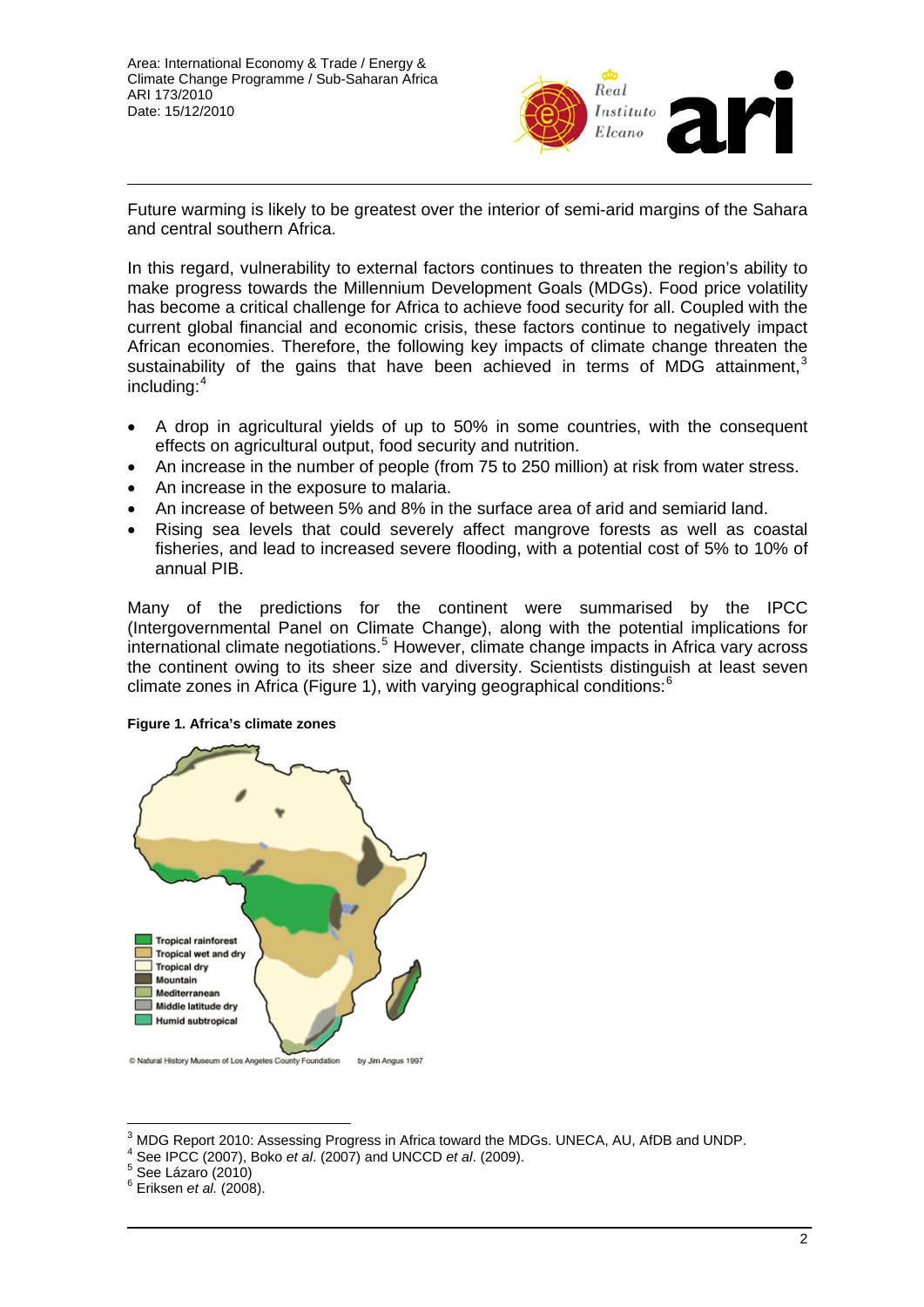

A case study selection of one country from each climatic zone, adding an island state and a mixed region, is shown in Annex 1 to provide an overview of Africa's climatic diversity.

### *Policies Implemented in Africa or Foreseen for the Near Future*

Africa's responses to climate change impacts can now be better understood against the backdrop of the preceding case study in various climatic zones of the continent (see Annex 1). A suggested approach to reviewing climate policy development in Africa is to look at the measures adopted in the four areas constituting the building blocks of the Bali Action Plan:<sup>[7](#page-2-0)</sup> (1) mitigation; (2) adaptation; (3) technology; and (4) finance. Reference will be made to interventions in some of the countries studied in Annex 1. In addition, it may be relevant to review other activities and initiatives that might have a policy or regulatory impact when addressing climate change.

(1) Mitigation: it is important to note that the main sources of global emissions are key sectors relevant to the attainment of the Millennium Development Goals (MDGs). These key sectors include electricity and heat (29%), agriculture (14%) and land-use change and forestry (12%), $8$  with the remainder having a comparatively less direct impact on MDG attainment.

Consequently, emission reductions in these sectors require transformation of economies that should be well informed. Indeed, any actions to be undertaken in Africa should be informed by the diverse range of national priorities of its countries, particularly for poverty reduction (see Box 1, for a sample of mitigation efforts in this regard):

### **Box 1. Africa's Climate Change Mitigation Actions at a Glance**

- **Namibia and Nigeria**: preparation of the Second National Communications (SNC) to the UNFCCC, including studies on measures to reduce emissions in the main polluting sectors, including forestry, and actions undertaken in this regard.
- **Namibia**: the Barrier Removal to Namibia's Renewable Energy (NAMREP) and Namibia's Energy Efficiency Programme in Buildings (NEEP) projects, both executed by the Ministry of Mines and Energy, are being implemented to expand access to energy services to the poor and to promote the adoption of energy-efficient practices. In addition to climate change mitigation, the removal of policy, financing and cultural barriers to the use of solar energy technologies (eg, solar water heaters, solar water pumps and other solar home systems) is contributing to poverty reduction in rural areas that might not be connected to the grid. Meanwhile, more efficient energy demand-side management practices in urban areas are expected to address escalating energy prices and reduce the high dependence on energy imports.
- **Nigeria**: a consultative and multi–stakeholder approach was taken in the development of the Nationally Appropriate Mitigation Action (NAMA), encouraging similar highly participatory and consensus-based processes. Nigeria has now been granted observer status in the UN-REDD process, with a roadmap being developed by the government to fast track designation as a full blown REDD+ pilot country and taking steps to establishing a National REDD Task Team.

Source: UNDP ([www.undp.org\)](http://www.undp.org/).

(2) Adaptation: one of the main objectives of adaptation is to improve climate resilience, particularly as it impacts existing development assistance. The main purpose is to strengthen the capacity of national institutions to incorporate adaptive planning and management into development policy in an iterative manner. The focus is on anticipatory

<span id="page-2-0"></span>The Bali Action Plan (BAP) or Bali Roadmap emerged from the Thirteenth session of the Conference of the Thirteenth Parties (COP) to the United Nations Framework Convention on Climate Change (UNFCCC)/Third session of the COP serving as the Meeting of the Parties (MOP) to the Kyoto Protocol held in December 2007 in Bali (Indonesia).

<span id="page-2-1"></span><sup>8</sup> United Nations Development Programme (UNDP, [www.undp.org\)](http://www.undp.org/).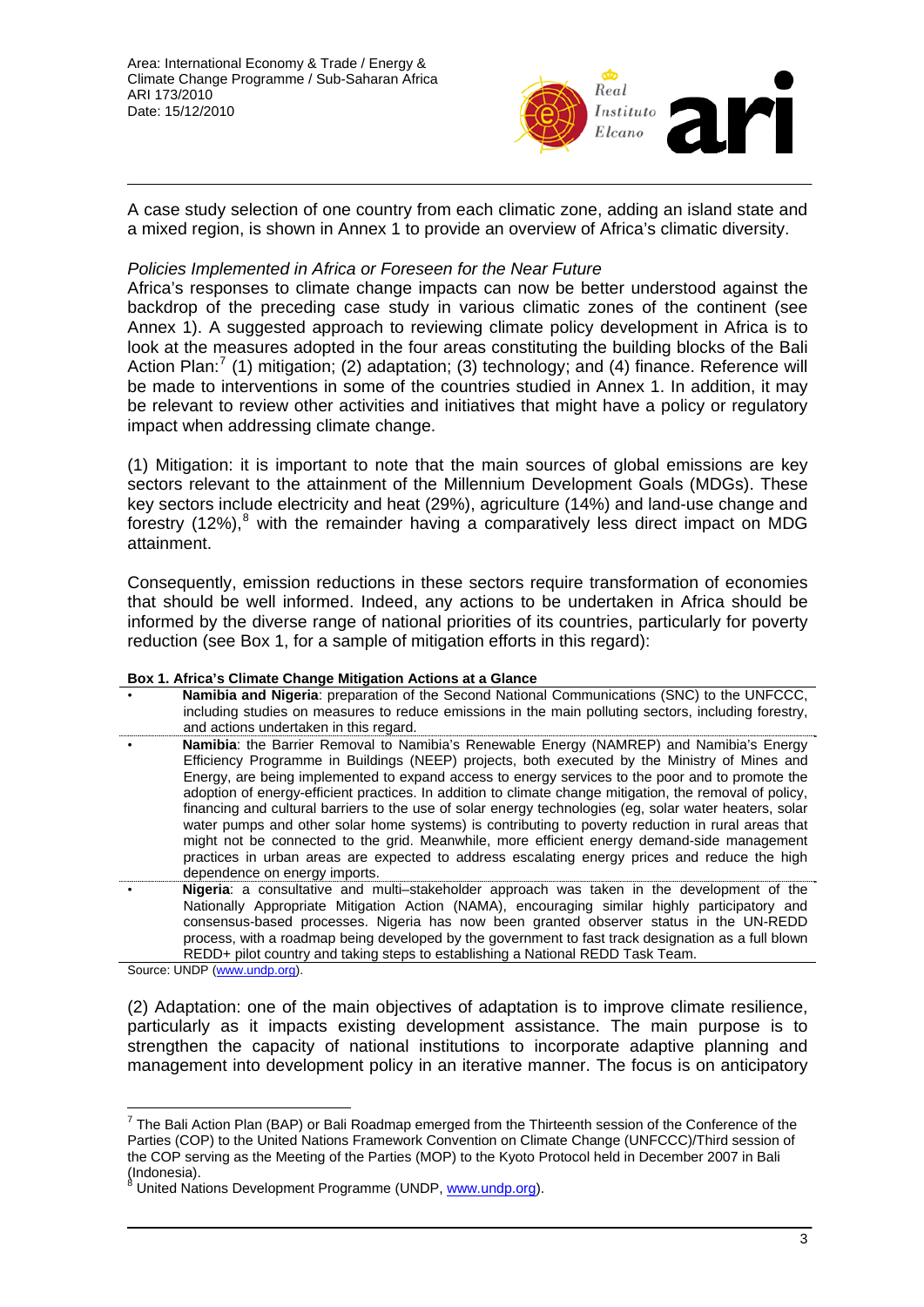

and deliberate measures. Examples of support to Africa in this area are the Africa Adaptation Programme (see Box 2), the Adaptation Learning Mechanism and the Community-based Adaptation project.

#### **Box 2. Africa's Climate Change Adaptation Responses at a Glance**

- **Africa Adaptation Programme (AAP)**: there has been a sustained effort to improve the alignment of adaptation programmes with national strategies and priorities in Africa. AAP funded by the Government of Japan has been instrumental in supporting a comprehensive and integrated national approach towards climate change adaptation. AAP is helping 20 countries in Africa to develop their capability to design and implement holistic climate adaptation and disaster risk-reduction programmes that are aligned with their national development priorities. It is a US\$92 million programme, started in 2009 and to be completed in December 2011. The donor recipient countries are: Burkina Faso, Cameroon, Republic of the Congo, Ethiopia, Gabon, Ghana, Kenya, **Lesotho**, Malawi, **Mauritius**, Morocco, **Mozambique**, **Namibia**, Niger, **Nigeria**, Rwanda, Sao Tome and Principe, Senegal, **Tanzania** and **Tunisia**. [9](#page-3-0)
- **Nigeria**: preparation of a National Adaptation Plan of Action (NAPA) and a National Adaptation Strategy, as well as the development of a Climate Change Policy and a National Response strategy. A consultative and multi-stakeholder approach was taken in the development of the NAPA, encouraging similar highly participatory and consensus-based processes.

Source: UNDP ([www.undp.org\)](http://www.undp.org/).

(3) Technology: technology transfer and capacity development need to take place effectively for African countries to pursue climate change mitigation actions that at the same time contribute to their economic development. The installation of additional technological capacity not only requires significant investment but also capacity development and technical assistance in order to support the ensuing economic transformation and reap the expected poverty dividends. A sample of efforts in this regard is summarised in Box 3.

#### **Box 3. Africa's Climate Change Technology Transfer and Capacity Development Interventions at a Glance**

- **Namibia**: the Concentrated Solar Power Technology Transfer for Electricity Generation (CSP TT NAM) project, executed by the Ministry of Mines and Energy, and implemented through the Renewable Energy and Energy Efficiency Institute (REEEI) at the Polytechnic of Namibia, aims to increase the renewable share of the country's on-grid energy mix. Beyond the obvious mitigation impact, the technology transfer component will seek to attain this goal through a pre-commercial demonstration pilot plan, which should allow the promotion of domestic manufacturing, development of an in-country national skill-set and overall contribution to local content in the process.
- **Congo DR**: several technology capacity reinforcement projects are in the pipeline for the country, as already identified and reported in the country's Second National Communication to the UNFCCC:
- Pilot Electrification Project for Five Agglomerations by Solar Means in Kinshasa (US\$4 million).
- Pilot Development Installation for 50 Micro Hydroelectric Power Stations (US\$361 million).

- Firewood Plantation in Kinshasa, Lubumbashi and Mbuji‐Mayi (US\$22 million).

Source: UNDP ([www.undp.org\)](http://www.undp.org/).

(4) Finance: a key challenge for the transformation of African economies towards lowcarbon and climate-resilient development is accessing sustainable financing to support the process. The challenge is at institutional, regulatory and policy development levels, which are required for investment to take place. It is also crucial to ensure that any financing mobilised actually contributes to the development of the national priorities of African countries.

<span id="page-3-0"></span> $\overline{a}$  $9$  Countries included in the case study selection of the preceding section are shown in bold type.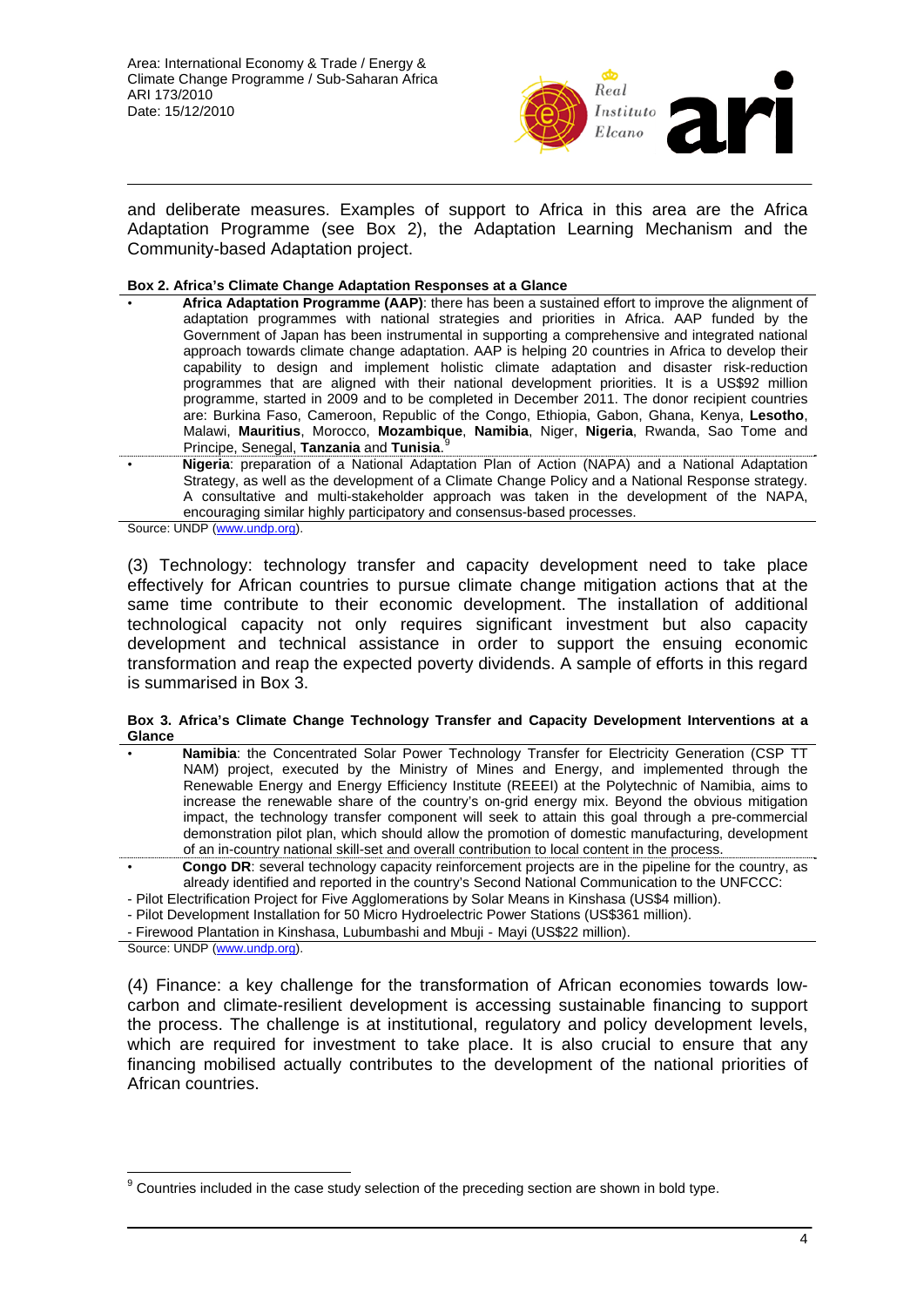

Any success in furthering this approach will significantly contribute to poverty reduction and MDG achievement. Access to sustainable finance should allow Africa to control and direct financing consistent with the low-emission climate-resilient development strategies (LECRDS) of its countries. This is particularly so, considering that international climate financing is largely unpredictable and currently provides little guarantee of long-term sustainability.

For instance, the fast-start finance proposed in the aftermath of last year's Copenhagen climate talks (US\$30 billion for 2010-12) and the US\$100 billion per annum envisaged from 2020 onwards do not provide any assurance on the funding allocation approach or eligibility criteria. Meanwhile, financial mechanisms such as the Global Environment Facility (GEF) are co-funding a range of initiatives (see Box 4) to attain global environmental benefits.

#### **Box 4. Africa's Climate Change Financing Actions at a Glance: the GEF**

The Global Environmental Facility (GEF) is a financial mechanism under the UNFCCC established to mobilise financing to address environmental sustainability and climate:

- **Congo DR**: the GEF has been funding enabling activities to support the fulfilment of the country's obligations to the UNFCCC. In addition, it is funding a NAPA, a capacity-building project for global environmental management, as well as a climate-change project in the agriculture sector focusing on food production security.
- **Namibia**: GEF is funding adaptation (eg, pilot crops and livestock farming practices), mitigation (barrier removal to access off-grid renewable energy technologies, energy efficiency in buildings) and technology transfer (concentrated solar power for on-grid electricity generation) projects. These interventions are in addition to supporting enabling activities for UNFCCC commitments (eg, Second National Communication).

Source: GEF [\(www.thegef.org\)](http://www.thegef.org/).

It is important to note that GEF has become a significant instrument to support African countries on the climate change and environment agenda.

Indeed, using a project approach to bring about change from business-as-usual scenarios, the GEF has positioned itself as a catalytic co-financier of environmental projects.[10](#page-4-0)

However, in addition to mechanism-driven approaches, other countries are using countrydriven approaches to ensure national ownership and direct access to financing. Some of these are briefly explained in Box 5.

#### **Box 5. Africa's Country-Driven Approaches to Climate Financing**

• **Namibia**: as part of UNDP's global project towards the 'Capacity Development for Policy Makers to Address Climate Change', the country is currently finalising its assessment of the investment and financial flows (I&FF) needed to meet national adaptation and mitigation costs. The I&FF process is contributing to a better understanding of the magnitude of funds needed to tackle climate change now and in the long term. The process followed relies on a multi-stakeholder approach to ensure national ownership.

Source: UNDP ([www.undp.org\)](http://www.undp.org/).

 $\overline{a}$ 

<span id="page-4-0"></span> $10$  GEF's catalytic co-financing approach means that its funding portion is normally around 10% of total project funding (not a fixed share, as it may vary depending on the size of the project and its global importance), with the majority of financing coming from donors, private sector, government, project partners, development banks or other relevant stakeholders. The main thrust behind GEF's approach is financing the portion of the projects which will support interventions geared towards accruing incremental net benefits (for instance, from a business-as-usual or baseline scenario to an adaptation/mitigation scenario).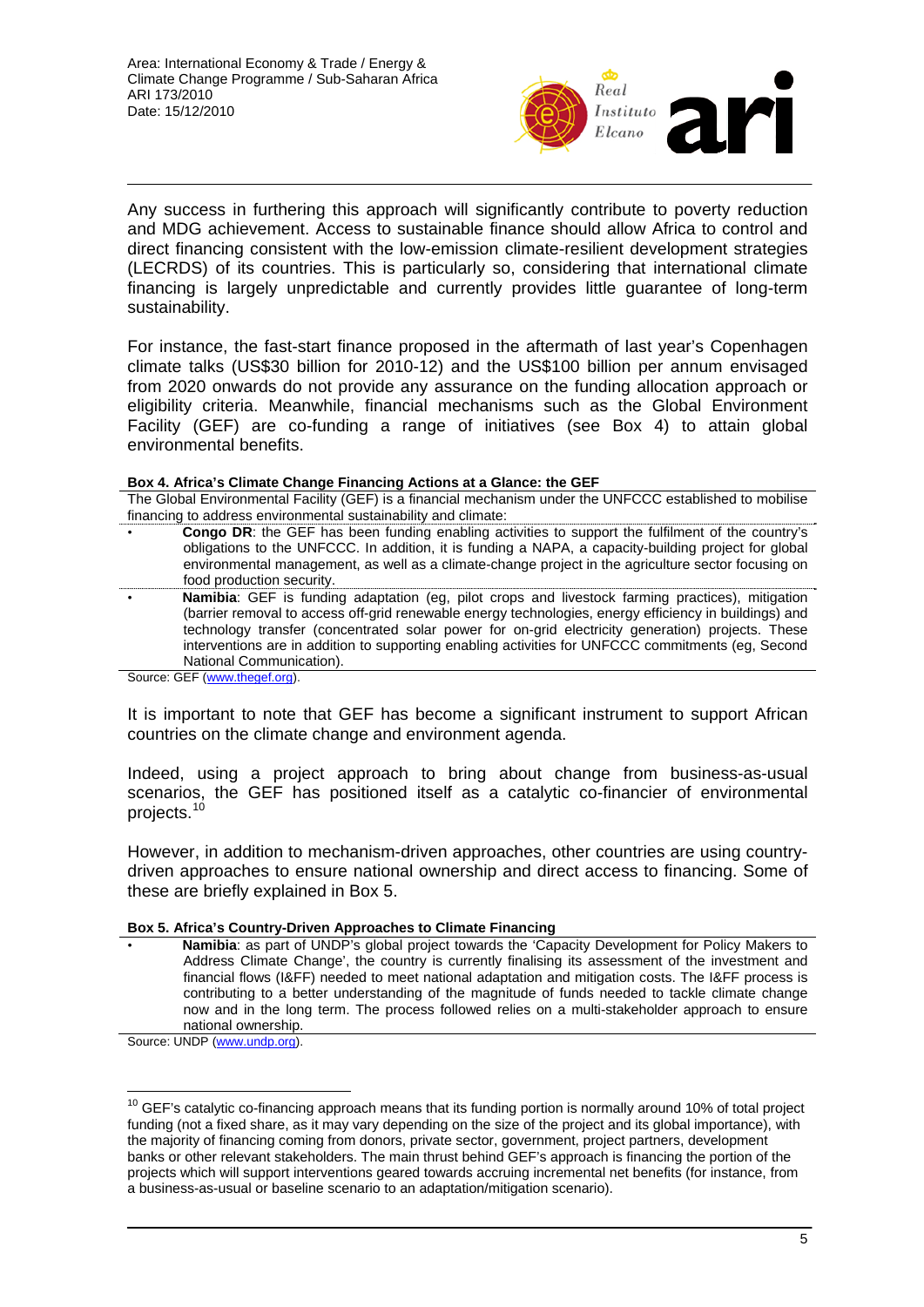

(5) The role of Spain and the EU: Spain has been one of the most active players in international development assistance in recent years. The establishment of the Millennium Development Goal Achievement Fund (MDG-F) between Spain and the UNDP in December 2006 has been a landmark instrument for bilateral contribution and joint programming. The MDG-F is supporting, through the UN development system, over 140 initiatives to promote the attainment of MDGs in 49 countries to the tune of  $\epsilon$ 528 million, with an additional €90-million contribution received in 2008.

Several of these initiatives (around €68 million) are supporting countries to co-ordinate efforts towards environmental sustainability and climate change, with some pilot initiatives taking place in Africa. For instance, in Mozambique, the MDG-F is supporting processes for environmental mainstreaming and climate change adaptation in rural and coastal zones (a €6-million joint programme).

Therefore, Spain is an active partner in development assistance for addressing climate change and broader environmental concerns, and has continued to do so during its Presidency of the EU. The latter earmarked €7.2 billion for 2010-12 (with €2.4 billion available for 2010). Meanwhile, in April 2010 Spain became the first country to make a voluntary contribution to the Adaptation Fund, with  $\epsilon$ 45 million disbursed for 2010.<sup>[11](#page-5-0)</sup>

*The Negotiating Position in Cancún:[12](#page-5-1) Alliances, Demands and Institutional Arrangements*  Considering Africa's size and diversity, it is quite a complex task to summarise and simplify the negotiating position of the whole continent. An easy starting point is the positions advanced by the Africa Group, within the Group of 77+China, in the various negotiating areas. This would also serve as the point of departure from which various alliances are being formed. In turn, this would help us better understand the range of demands and preferred institutional arrangements by Africa, including the red lines the region will not cross if it is to agree on a legally-binding post-2012 regime.

(1) Regional alliances: Africa has been playing a significant role in the climate-change negotiation process. The African Group, with its 53 member states, is the largest regional group (28% of all UN members).<sup>[13](#page-5-2)</sup> However, the group's main challenge given its size has been defending positions suitable to its variety of members. Consistent with the preceding sections, which have underscored the range of climate-change impacts in Africa, and measures adopted to increase resilience in the continent, there is also a diversity of negotiating positions, in accordance with the major alliances noted in Box 6:

<sup>&</sup>lt;sup>11</sup> MMA (2010).

<span id="page-5-1"></span><span id="page-5-0"></span><sup>&</sup>lt;sup>12</sup> Sixteenth session of the Conference of the Parties (COP) to the United Nations Framework Convention on Climate Change (UNFCCC) and Sixth session of the COP serving as the Meeting of the Parties (MOP) to the Kyoto Protocol.

<span id="page-5-2"></span>The Africa Group is only matched by the Asian Group, with the same number of member states.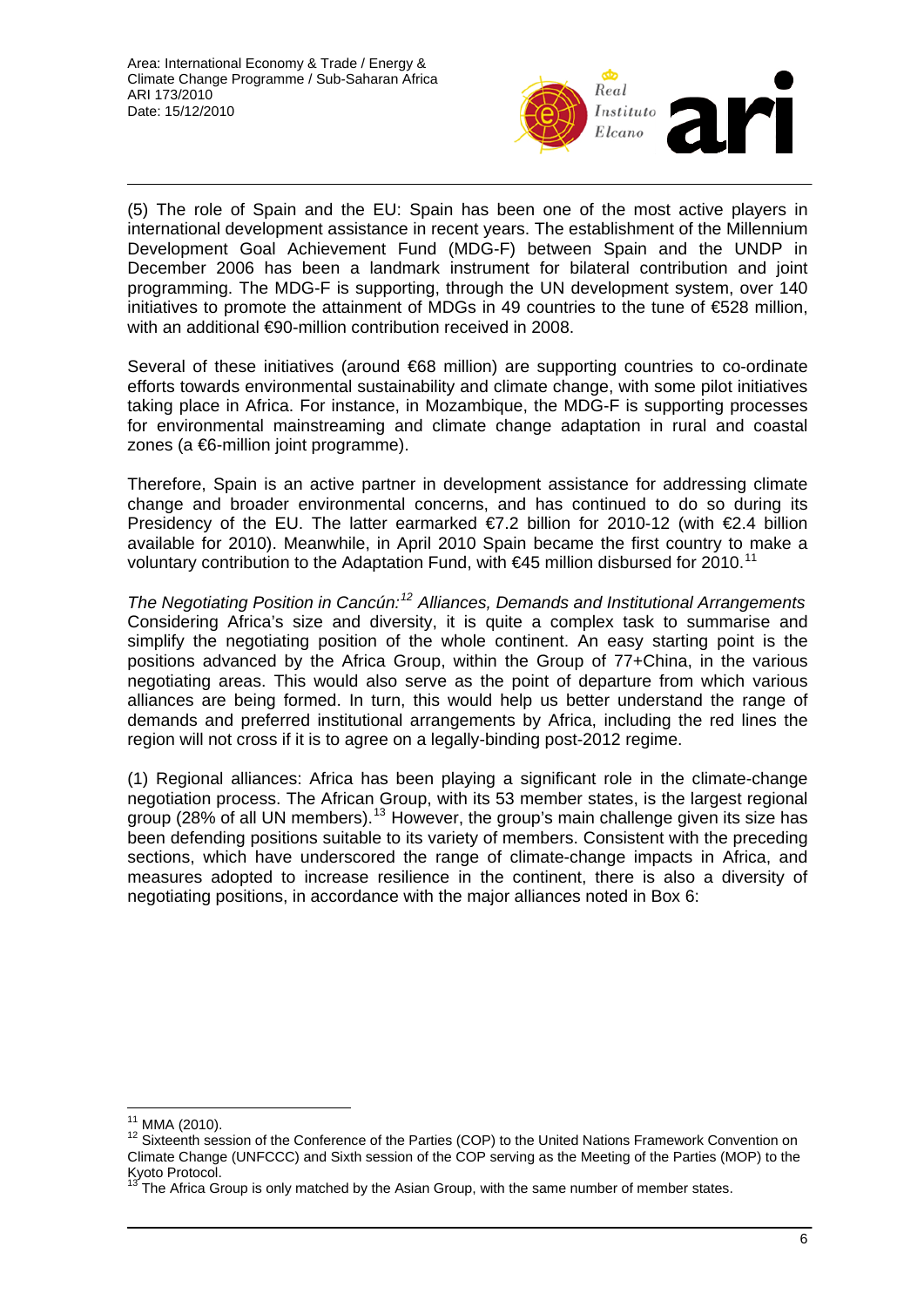

| <b>Box 6. Africa Regional Alliances</b> |                                                                                                                                                                                                                                                                                                                                                                                                                                                                                                                                                                                                                                                                                                                                        |  |  |
|-----------------------------------------|----------------------------------------------------------------------------------------------------------------------------------------------------------------------------------------------------------------------------------------------------------------------------------------------------------------------------------------------------------------------------------------------------------------------------------------------------------------------------------------------------------------------------------------------------------------------------------------------------------------------------------------------------------------------------------------------------------------------------------------|--|--|
|                                         | Africa (Africa Group): Algeria, Angola, Benin, Botswana, Burkina Faso, Burundi, Cameroon, Cape<br>Verde, Central African Republic, Chad, Comoros, Congo DR, Djibouti, Egypt, Equatorial Guinea,<br>Eritrea, Ethiopia, Gabon, Gambia, Ghana, Guinea, Guinea-Bissau, Ivory Coast, Kenya, Lesotho,<br>Liberia, Libya, Madagascar, Malawi, Mali, Mauritania, Mauritius, Morocco, Mozambique, Namibia,<br>Niger, Nigeria, Republic of the Congo, Rwanda, São Tomé & Príncipe, Senegal, Seychelles, Sierra<br>Leone, Somalia, South Africa, Sudan, Swaziland, Togo, Tunisia, Uganda, Tanzania, Zambia and<br>Zimbabwe. Africa Group members also exert significant influence within the Group of 77 (eg South<br>Africa, Nigeria and Egypt). |  |  |
|                                         | LDCs (Least Developed Countries), currently incorporating 33 African countries: Angola, Benin,<br>Burkina Faso, Burundi, Central African Republic, Chad, Comoros, Congo DR, Djibouti, Equatorial<br>Guinea, Eritrea, Ethiopia, Gambia, Guinea, Guinea-Bissau, Lesotho, Liberia, Madagascar, Malawi,<br>Mali, Mauritania, Mozambique, Niger, Rwanda, São Tomé & Príncipe, Senegal, Sierra Leone,<br>Somalia, Sudan, Togo, Uganda, Tanzania and Zambia.                                                                                                                                                                                                                                                                                  |  |  |
|                                         | APPA (African Petroleum Producers Association), including OPEC countries (Algeria, Angola, Libya<br>and Nigeria) alongside 12 other African countries (Benin, Cameroon, Chad, Congo DR, Egypt,<br>Equatorial Guinea, Gabon, Ivory Coast, Mauritania, Republic of the Congo, South Africa and Sudan).                                                                                                                                                                                                                                                                                                                                                                                                                                   |  |  |
|                                         | <b>SADC</b> (Southern African Development Community), with 15 member states that are trying to exert<br>influence of their own within the African Group (Angola, Botswana, Congo DR, Lesotho,<br>Madagascar, Malawi, Mauritius, Mozambique, Namibia, Seychelles, South Africa, Swaziland,<br>Tanzania, Zambia and Zimbabwe). Several member countries are currently negotiating for SADC to<br>form another negotiating group within Africa at the UNFCCC. Similar moves are currently unknown<br>from other existing regional alliances (eg, ECOWAS, CEMAC, EAC).                                                                                                                                                                     |  |  |
|                                         | <b>COMIFAC</b> (Central African Forest Commission): at present including 10 forested nations in Africa<br>(Burundi, Cameroon, Central African Republic, Chad, Republic of the Congo, Congo DR, Equatorial<br>Guinea, Gabon, Rwanda and São Tomé & Príncipe).                                                                                                                                                                                                                                                                                                                                                                                                                                                                           |  |  |
|                                         | SIDS (Small Island Development States): at present including six African countries (Cape Verde,<br>Comoros, Guinea-Bissau, Mauritius, São Tomé & Príncipe and Seychelles).                                                                                                                                                                                                                                                                                                                                                                                                                                                                                                                                                             |  |  |
|                                         | <b>BASIC</b> (ie, Brazil, India and China plus South Africa).                                                                                                                                                                                                                                                                                                                                                                                                                                                                                                                                                                                                                                                                          |  |  |

Both LDCs and SIDS can be considered the most vulnerable, whereas South Africa, Nigeria and Egypt (all part of APPA) are the continent's economic powerhouses. However, the level of power and influence of these alliances depends on the negotiating demand or issue at stake, with COMIFAC countries playing a progressively responsible role in issues such as mitigation actions related to forests and land use, and SADC countries seeking to exert more strategic influence in the overall African group position. However, it should be noted that the diversity of positions was not as marked prior to the Bali road map to Copenhagen.

(2) Main African demands: the proposed framework for analysis of African demands is in line with the main areas of the Bali Action Plan (mitigation, adaptation, technology and finance), and the shared vision for long-term cooperation action. It is within these areas that issues such as commitments by African countries vis-à-vis developed economies, positions on land use, land-use planning, conservation and forestry (LULUCF), sectoral and market mechanisms, capacity building and other response measures can be better understood. Overall, there is agreement that these demands might not be met in Cancun. Meanwhile, Africa will push for a deal to be agreed on African soil (COP-17/MOP7 in South Africa);<sup>[14](#page-6-0)</sup> however, significant progress will be required during and after Mexico, so that a package with advances in all areas may be agreed upon.

 $\overline{a}$ 

<span id="page-6-0"></span><sup>&</sup>lt;sup>14</sup> Seventeenth session of the Conference of the Parties (COP) to the United Nations Framework Convention on Climate Change (UNFCCC)/Seventh session of the COP serving as the Meeting of the Parties (MOP) to the Kyoto Protocol.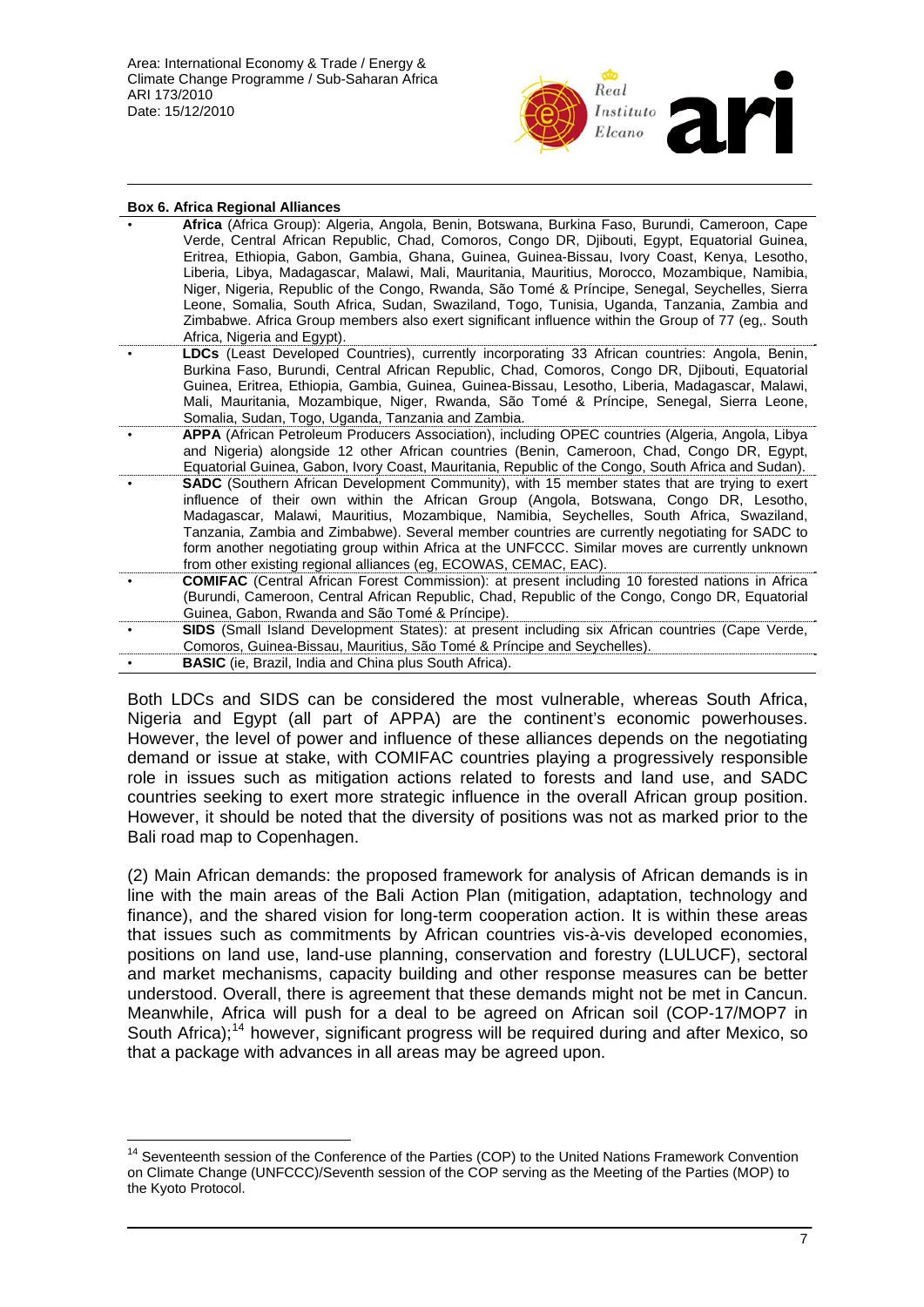

**Mitigation**: the Copenhagen Accord provided for quantified economy-wide emissions targets for 2020 by developed countries.<sup>[15](#page-7-0)</sup> The vision was to further strengthen the emissions reductions initiated by the Protocol. Meanwhile, developing countries would undertake national appropriate mitigation actions (NAMAs) in the context of their sustainable development, with LDCs and SIDS allowed to undertake voluntary actions on the basis of external financial support. The African group has clearly said that mitigation commitments by developed countries must be resolved urgently. Progress in other negotiating areas will be rendered insufficient if a legally-binding outcome does not emerge from the negotiating sessions with a clear post-2012 regime in terms of commitments.

While developed countries acknowledge that greater ambition is needed on their part, disagreement remains on the form of commitments (eg, relative reductions, baseline years); the role of offset mechanisms, including Land Use, Land Use Change and Forestry (LULUCF), towards commitments; and the inclusion of Annex I parties not currently subject to the Kyoto Protocol (eg, the US). In the meantime, further technical guidance is required for other mitigation actions relevant to Africa, ie, REDD+ (eg, particularly for COMIFAC member states). For instance, there is a consensus on the need to provide social and environmental safeguards for forest-dependent communities (including indigenous people) for REDD+ to succeed.

**Adaptation**: the African group demands that developed countries assume their historical responsibilities by prioritising adaptation actions for the most vulnerable. Africa's main contention is that it has contributed the least to climate change, following decades of greenhouse gas concentrations caused by industrialised nations. However, the continent is the most vulnerable to its consequences and has the least capacity to adapt.

Meanwhile, mechanisms to address revenue losses have been demanded by APPA countries, opposed to by SIDS. Namely, oil exporters (such as Nigeria from the case study selection) call for the inclusion of compensation for economic losses within any adaptation support. Again, the demand relates to expected mitigation actions in developed countries (ie, a reduced reliance on fossil fuels and a transition to non-fossil or renewable energies). However, island states like Mauritius (also in the case study selection) demand that any economic compensation be primarily devoted to support adaptation.

**Technology**: as a cross-cutting element of the negotiations, Africa is placing great emphasis on progress in climate-change technology transfer and capacity building. Current negotiations are mostly engaged in the institutional arrangements required for an international technology framework to play an effective role in addressing climate change. Beyond that, Africa and most developing countries are concerned with the issue of intellectual property rights (IPR).

Effective technology transfer, particularly in a North-South context, requires the building of IPR provisions into any proposed technology mechanism. While developed countries refuse such a proposal, Africa's counterargument is that mitigation actions in developing countries are unlikely to take place without an increase in the installed technological capacity of its economies. Apart from infrastructure capacity, the processes of knowledge

 $\overline{a}$ 

<span id="page-7-0"></span> $15$  See Lázaro (2010) for a summary of commitments and agreed individual and joint reductions by various countries resulting from the Accord.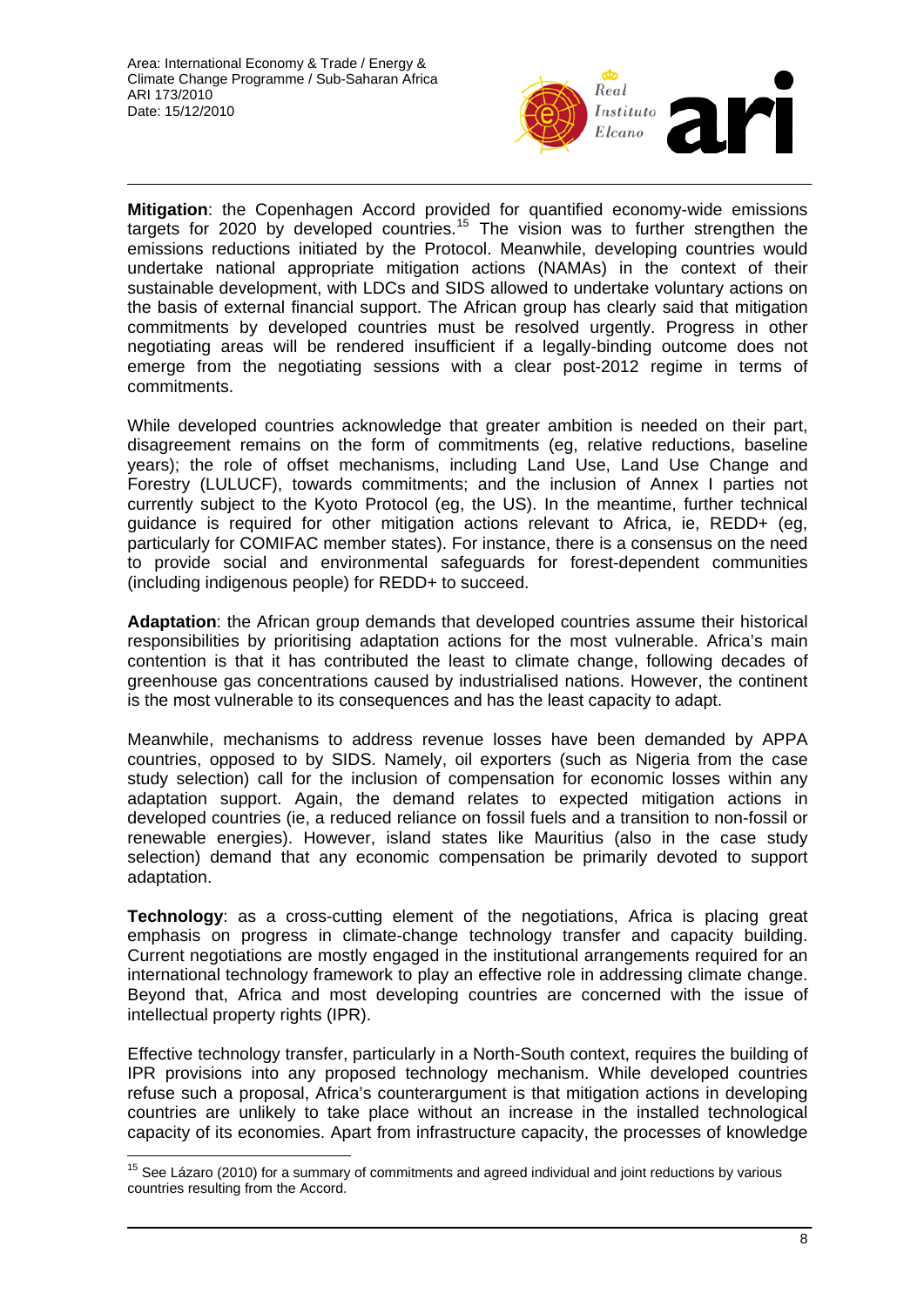

sharing, skills development and overall human resource strengthening are crucial for Africa to benefit from any investment flows to address climate change in its economies.

**Finance**: One of the landmark outcomes of COP-15 in Copenhagen was the pledge of US\$30 billion for developing countries for 2010-12. While the pledge may address some of the Africa Group demands, the fast-start finance proposal still does not provide financing arrangements for a post-Kyoto regime beyond 2012. Another test for this pledge is to prove that any sources of climate financing put forward are actually new and additional to existing development assistance.

The incentives arising from carbon credits are creating an enabling environment for the establishment of promising linkages between the private and the public sector. These should now move on from their current seemingly "piloting and testing" stage, to another where market mechanisms are enhanced and improved under the UNFCCC convention. However, Africa demands that this transition is accompanied with significant pledges on emission reductions by developed countries first. Indeed, other developing countries<sup>[16](#page-8-0)</sup> have expressed their caution about private sector funds altogether replacing public climate financing.

(3) Institutional arrangements: the UNFCCC is undergoing significant pressure to convince all its parties that it is the adequate platform to negotiate a deal. As the new UNFCCC Executive Secretary Christiana Figueres emphasised throughout the year, there is a 'need to prevent multilateralism from being seen as *an endless road*'. While all parties seem to agree in principle with the multilateral approach, there is widespread disagreement on the acceptance of the instruments from the Convention.

Africa is pushing for a continuation of the Kyoto Protocol into a second commitment period. In terms of mitigation by developed countries, the African group sees the Kyoto Protocol as the best model to reach a legally-binding agreement and to hold industrialised economies accountable for their past and future GHG emissions. LDCs have stressed that the Protocol has established the institutional and governance structures that 'are and must remain at the heart of the climate regime'.<sup>[17](#page-8-1)</sup>

Regarding adaptation, further guidance is required on how adaptation funding will be allocated and disbursed. Africa (particularly LDCs and SIDS) argue for priority access based on the continent's vulnerability. With regards to technology, a three-part technology mechanism under the Convention has been proposed.<sup>[18](#page-8-2)</sup> The question remains as to how any technology institutional frameworks would be supported and resources, given the lack of clarity on climate financing mechanisms. The institutional arrangements for climate financing will largely depend on final agreement reached in terms mitigation, adaptation and technology.

Africa is demanding additional flexibility in these instruments so that low-emitting or carbon-neutral nations can still benefit from them. For example, South Africa, as the continent's biggest emitter, has been able to tap into the CDM market easily owing to its great emission reduction capacity. However, the current CDM methodology does not

<span id="page-8-0"></span><sup>&</sup>lt;sup>16</sup> For example, the ALBA group (Venezuela, Bolivia, Ecuador, Nicaragua and Antigua & Barbuda).

<span id="page-8-2"></span><span id="page-8-1"></span><sup>&</sup>lt;sup>17</sup> IISD (2010), 'Summary of the Tianjin Climate Change Talks: 4-9 October 2010', *Earth Negotiations Bulletin.*<br><sup>18</sup> This includes: (a) a Technology Executive Committee; (b) a Climate Technology Centre; and (c) a global Technology Network.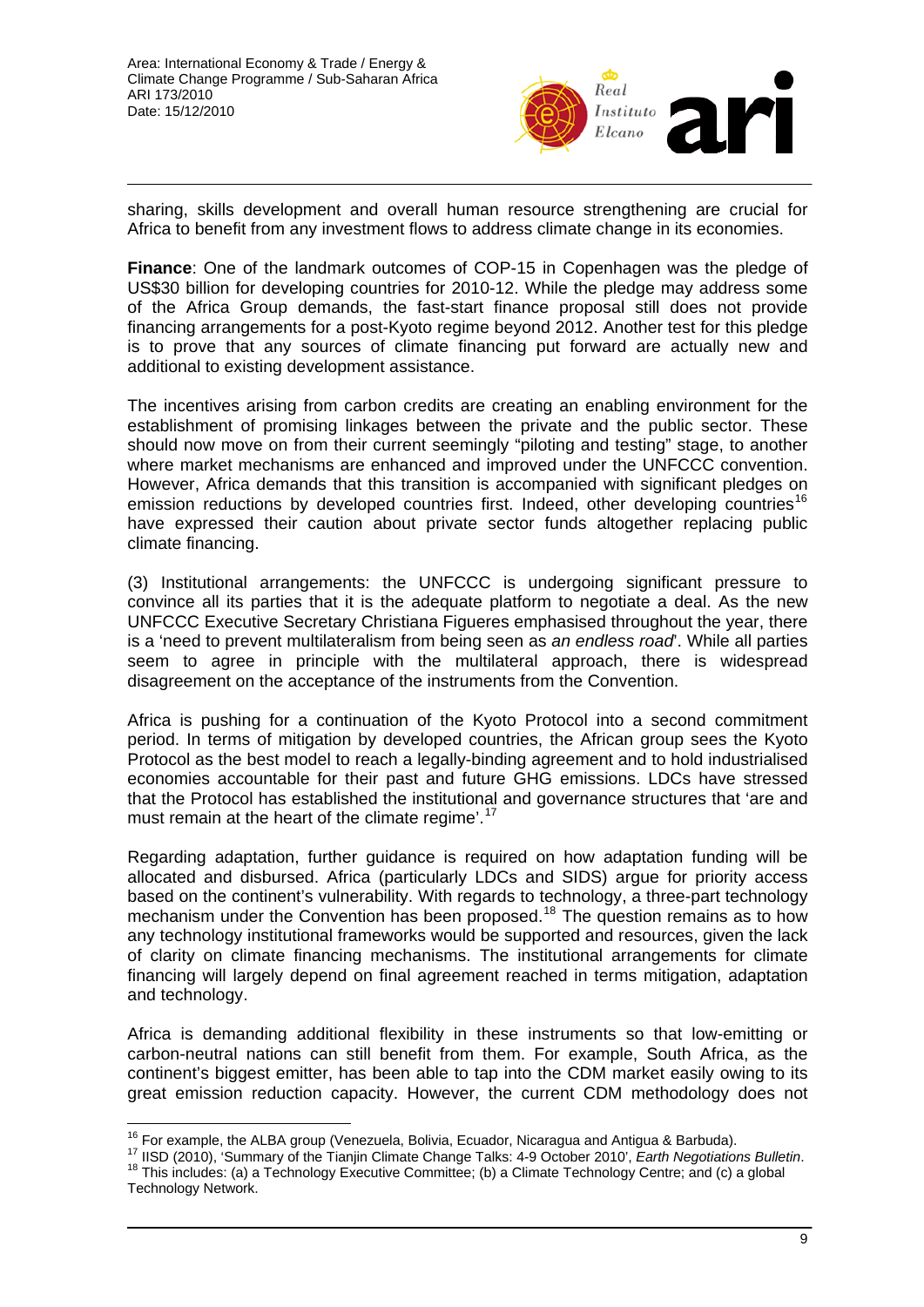

account for the fact that the country's coal-based electricity supply is also exported to other countries in the SADC region. As a result, energy importers such as Namibia, Zimbabwe and Lesotho are not eligible to cash-in on emission reductions from their neighbour, even though they are contributing to South Africa's growing global carbon footprint.

(4) Africa's red lines: the African group has clearly stated that mitigation commitments by developed countries must be resolved urgently. Progress in other negotiating areas will be rendered insufficient if a legally-binding outcome does not emerge from the negotiating sessions with a clear post-2012 regime.

The African demands noted above on the way to Cancun are fairly comprehensive, with common areas of agreement with the position of other developing countries. There are certain lines Africa will not cross and paths the continent will not follow, if it is to agree to a legally-binding agreement.

In line with the G77+China, Africa has a firm position on resisting any mitigation action commitments imposed on developing countries by Annex I parties. This approach is informed by the principle of 'common but differentiated responsibilities'.[19](#page-9-0) It is important to underscore that progress in other negotiating areas will be rendered insufficient if a legally-binding outcome does not emerge from the negotiating sessions with a clear post-2012 regime. Meanwhile, the continent agrees to the development of mitigation strategies that include NAMAs in a way that effectively capture and follow the national priorities of each of the countries, particularly poverty reduction and the attainment of the MDGs.

Discussions around the requirement by developed countries for developing countries to follow international measurement, reporting and verification (MRV) procedures for internationally-supported NAMAs will not be entertained until developed-country commitments are undertaken. Africa underscores the need for international MRV requirements to respect national sovereignty of its countries. Most critically, Africa requires that Annex I countries determine an overall numeric target both in the current AWG-LCA and AWG-KP negotiation texts. This is due to the insufficient level of ambition, or willingness to comply, shown by Annex I countries in the Copenhagen Accord.

The Accord shifts the emphasis from legally-binding commitments to voluntary emission pledges. Recently, South Africa noted that the long-term global goal for emission reductions is more than just a number, but also nothing without a number.<sup>[20](#page-9-1)</sup> Also, Africa will not pursue NAMAs unless this is accompanied with intellectual property-right sharing provisions to support them. The process of economic transformation to a low-carbon intensive path is costly in the short term for any country. Therefore, Africa feels less compelled to make any efforts in this regard, particularly in the current economic context.

**Conclusion**: This paper has attempted to provide a detailed understanding of climate impacts in Africa. Indeed, reduced rainfall may have adverse effects in dry regions (eg, land degradation in northern Nigeria), but have a positive impact in humid or flood-plain areas (eg, a reduced incidence of malaria in Mozambique). Therefore, climate policymaking in Africa should not only respond to general climate risks (eg, coastal

<span id="page-9-0"></span><sup>&</sup>lt;sup>19</sup> Principle 7 of the Rio Declaration emerging from the 1992 UNCED 'Earth Summit'.

<span id="page-9-1"></span><sup>&</sup>lt;sup>20</sup> IISD (2010): South Africa, for the Africa Group, offered a proposal to insert a collective mid-term goal and then agree on a process to negotiate pledges reducing emissions by at least 40% by 2020.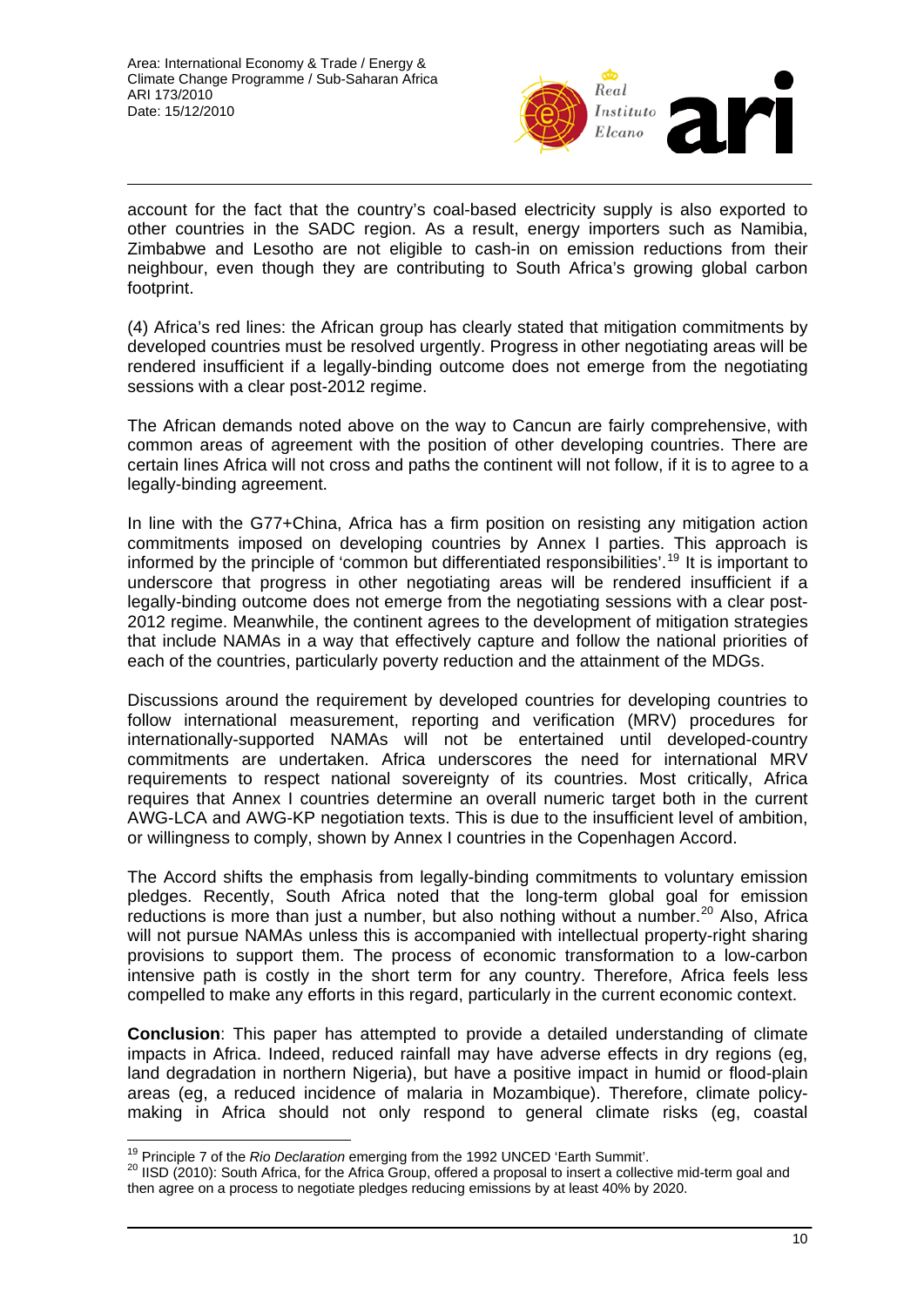

infrastructure development against sea-level rise around Africa), but also reap the specific opportunities brought about by climate mitigation (eg, carbon markets for REDD+ initiatives in Congo DR). In the same light, the EU, and particularly Spain, should not only identify interventions requiring donor assistance in Africa (eg, support for crop-switching initiatives in rural Lesotho) but also developments making business sense (solar or wind technology investment in Namibia). Taking this detailed approach has also contributed to a better understanding of the nuances in national negotiating positions across the continent. Nonetheless, Africa's overall approach to Cancún shows its focus on the next step in the road to a post-Kyoto climate regime (COP-17 in South Africa). It considers the little room provided in Mexico for a global outcome that bypasses the red lines Africa will not cross.

# *Raúl Iván Alfaro-Pelico*

*Programme Analyst, Energy & Environment, United Nations Development Programme (UNDP)* 

# **Bibliographical References**

- Boko, M., I. Niang, A. Nyong, C. Vogel, A. Githeko, M. Medany, B.Osman-Elasha, R. Tabo & P. Yanda (2007), 'Africa', in M.L. Parry, O.F. Canziani, J.P. Palutikof, P.J. van der Linden & C.E. Hanson (Eds.), *Climate Change 2007: Impacts, Adaptation and Vulnerability. Contribution of Working Group II to the Fourth Assessment Report of the Intergovernmental Panel on Climate Change*, Cambridge University Press, Cambridge, p. 433-468.
- *Earth Negotiations Bulletin*, 'Summary of the Copenhagen Climate Change Conference: 7-19 December 2009', vol. 12, nr 459, Tuesday, 22/XII/2009, <http://www.iisd.ca/climate/cop15/>.
- Eriksen, Siri, Karen O'Brien & Lynn Rosentrater (2008), 'Climate Change in Eastern and Southern Africa: Impacts, Vulnerability and Adaptation', Global Environmental Change and Human Security (GECHS).
- IISD (2010), 'Summary of the Tianjin Climate Change Talks: 4-9 October 2010', *Earth Negotiations Bulletin*, International Institute for Sustainable Development.
- IPCC (2007), *Climate Change 2007. Summary Report*, [http://www.ipcc.ch/pdf/assessment-report/ar4/syr/ar4\\_syr\\_sp.pdf](http://www.ipcc.ch/pdf/assessment-report/ar4/syr/ar4_syr_sp.pdf).
- Lázaro, Lara (2010), *Cambio climático: frenazo en Copenhague; próxima estación: México 2010 (COP 16)*, ARI nr 9/2010, Elcano Royal Institute.
- MMA (2010), 'Balance Segundo Trimestre 2010 Presidencia Espanola EU. Secretaria de Estado de Cambio Climatico', Ministerio de Medio Ambiente y Medio Rural y Marino.
- *Report of the Ad Hoc Working Group on Further Commitments for Annex I Parties under the Kyoto Protocol on its tenth session, held in Copenhagen from 7 to 15 December 2009*, FCCC/KP/AWG/2009/17.
- *Report of the Ad Hoc Working Group on Long-term Cooperative Action under the Convention on its eighth session, held in Copenhagen from 7 to 15 December 2009*, FCCC/AWGLCA/2009/17.

*The Copenhagen Accord, Advanced Unedited Version,* [http://unfccc.int/files/meetings/cop\\_15/application/pdf/cop15\\_cph\\_auv.pdf.](http://unfccc.int/files/meetings/cop_15/application/pdf/cop15_cph_auv.pdf)

UNDP (2008), 'The Bali Action Plan: Key Issues Under Negotiation', UNDP Environment & Energy Group.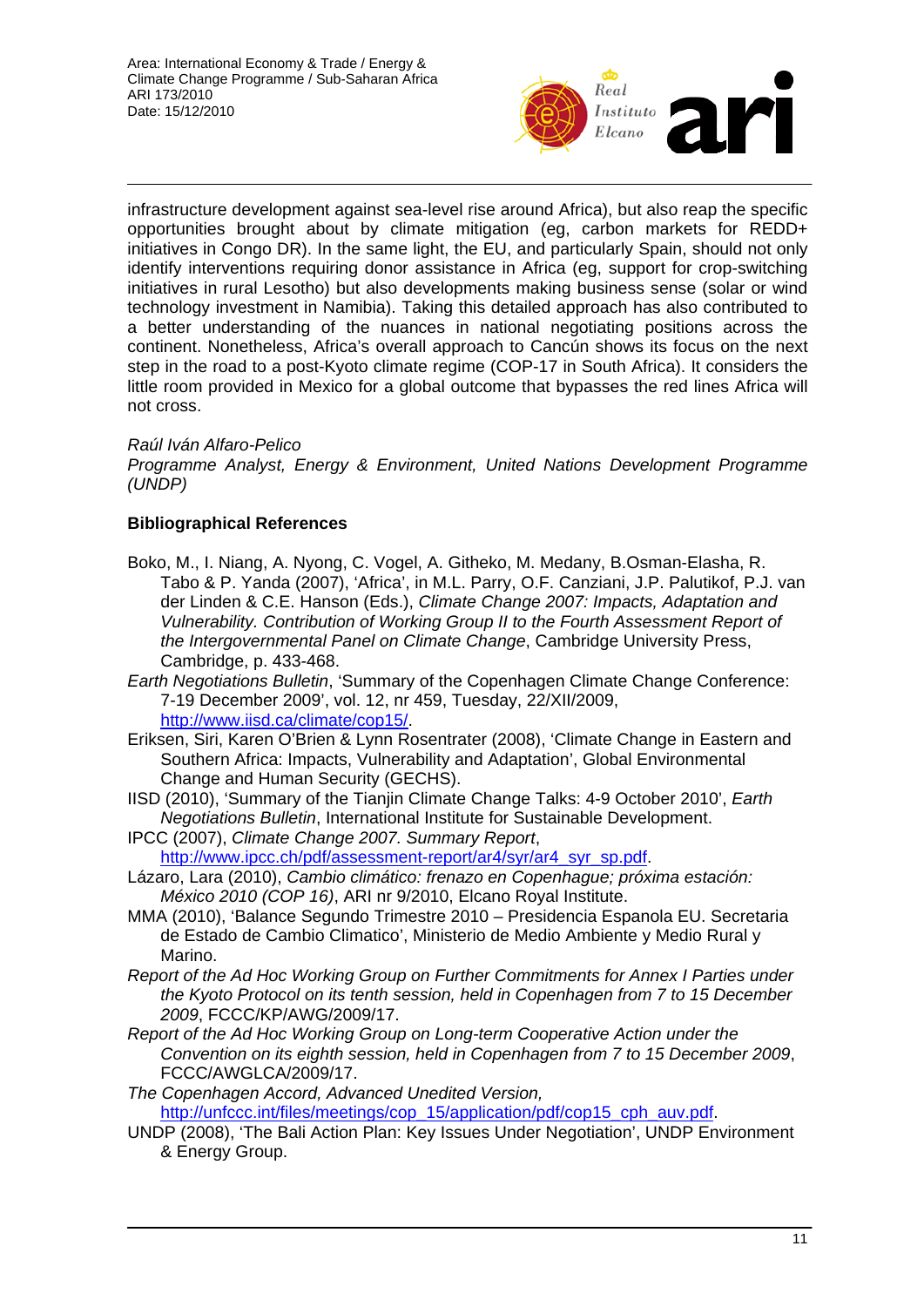

United Nations Convention to Combat Desertification (UNCCD) (2009). *Climate Change in the African Drylands. Options and Opportunities for Adaptation and Mitigation*, UNDP & UNEP, Nairobi.

### **Annex 1. Africa's Climate Zones: Case Study Selection**

| (1) Tropical Rainforest | (2) Tropical Wet and Dry | (3) Tropical Dry        |
|-------------------------|--------------------------|-------------------------|
| Congo DR                | Nigeria                  | Namibia                 |
| (4) Mountain            | (5) Mediterranean        | (6) Middle Latitude Dry |
| Tanzania                | Tunisia                  | Lesotho                 |
| (7) Humid Subtropical   | (8) Island               | (9) Mixed               |
| Mozambique              | <b>Mauritius</b>         | South Africa            |

### *(1) Tropical Rainforest: Congo DR[21](#page-11-0)*

The impacts of climate change are already noticeable throughout the country. Particularly, there is a persistence of excessive heat waves, violent rain, soil degradation (especially by furrowing erosion), a prolongation of the dry season and an increase of the drought sequences during the rainy seasons, as well as floods. Figure 2 shows an overall summary of the range of projected variations for temperature, precipitation and atmospheric pressure.

### **Figure 2. Congo DR: Climatic Parameter Variation[22](#page-11-1)**

| $1.99$ and $2.99$ and $3.11$ . The set of the set of the set of the set of the set of the set of the set of the set of the set of the set of the set of the set of the set of the set of the set of the set of the set of the |                  |    |                    |                       |                   |  |  |  |  |
|-------------------------------------------------------------------------------------------------------------------------------------------------------------------------------------------------------------------------------|------------------|----|--------------------|-----------------------|-------------------|--|--|--|--|
| <b>Parameter</b>                                                                                                                                                                                                              | 2010             |    | 2025               | 2050                  | 2100              |  |  |  |  |
| Temperature (°C)                                                                                                                                                                                                              | $0.45$ to $0.52$ |    | $0.91$ to 1.03     | 1.72 to 2.08          | 2.69 to 3.22      |  |  |  |  |
| Precipitation (%)                                                                                                                                                                                                             | $0.3$ to $2.5$   |    | 0.4 to 4.2         | $0.3 \text{ to } 7.5$ | $0.8$ to 11.4     |  |  |  |  |
| Atmospheric pressure (hPa)                                                                                                                                                                                                    | - 0.08           | t∩ | $-0.16$ to $-0.13$ | $-0.29$ to $-0.25$    | $-0.5$ to $-0.39$ |  |  |  |  |
|                                                                                                                                                                                                                               | $-0.006$         |    |                    |                       |                   |  |  |  |  |

Source: UNFCCC (2009) DRC's SNC.

Climate impacts on agriculture, among other land-use, land-use change and forestry (LULUCF) activities, are expected to have a direct incidence on the population's food security. Indeed, the LULUCF sector is DRC's most carbon intensive (see Table B below for GHG assessment). Its greenhouse gas inventory shows Congo DR's insignificant contribution to global emissions and significant carbon capture/sequestration potential:

#### **Figure 3. Congo DR: CO2 Emission/Sequestration Sectoral Assessment**

| Emissions (sectoral %)                        | 1999       | 2000       | 2001       | 2002       | 2003      |  |  |  |  |  |  |
|-----------------------------------------------|------------|------------|------------|------------|-----------|--|--|--|--|--|--|
| $CO2$ emissions (Gq)                          | 553.188    | 330.351    | 196.796    | 370.944    | 428.233   |  |  |  |  |  |  |
| Land use and forestry                         | 501,889    | 280,345    | 147.418    | 321,786    | 378,708   |  |  |  |  |  |  |
|                                               | (91%)      | (85%)      | (75%)      | (87%)      | (88%)     |  |  |  |  |  |  |
| Other sectors                                 | 51.299     | 50,006     | 49.378     | 49.158     | 49,525    |  |  |  |  |  |  |
|                                               | (9%)       | (15%)      | (25%)      | (13%)      | (12%)     |  |  |  |  |  |  |
| CO <sub>2</sub> Absorption/Sequestration (Gg) |            |            |            |            |           |  |  |  |  |  |  |
| Land use and forestry                         | $-548.068$ | - 562.679  | - 500.357  | - 496.999  | - 495.334 |  |  |  |  |  |  |
| Net assessment                                | 5.120      | $-232.328$ | $-303.561$ | $-126.055$ | $-67.101$ |  |  |  |  |  |  |

Source: UNFCCC (2009) DRC's SNC.

 $\overline{\phantom{a}}$ 

<span id="page-11-0"></span><sup>&</sup>lt;sup>21</sup> UNFCCC (2009) Democratic Republic of Congo's Second National Communication to the UNFCCC (DRC's  $SNC$ ).

<span id="page-11-1"></span>These climate projections are based on the MAGICC-SCENGEN global circulation models, proposed by default by the IPCC for this part of the world.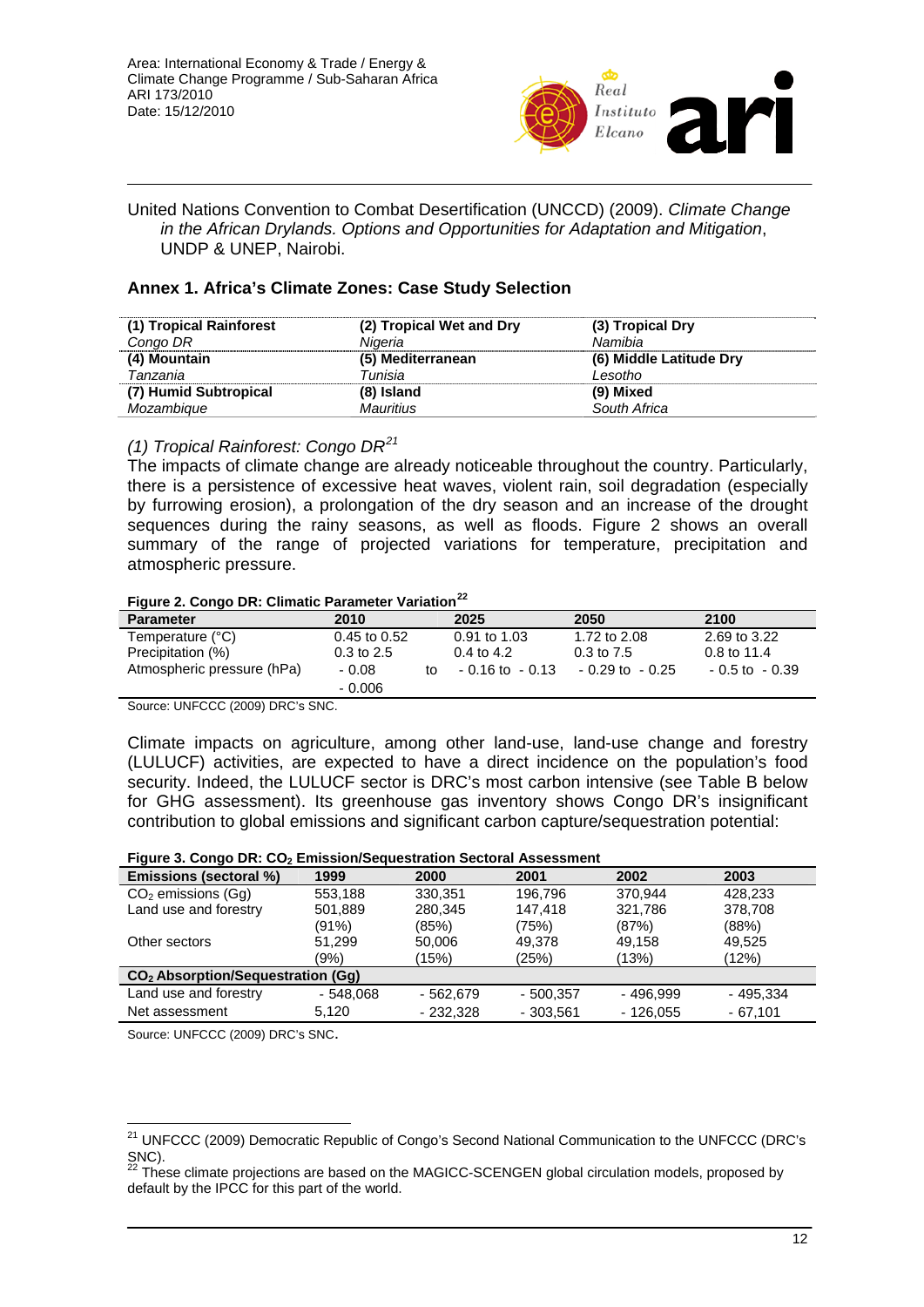

# *(2) Tropical Wet and Dry: Nigeria[23](#page-12-0)*

The IPCC's Second Assessment Report of 1995 established a general trend of 0.2ºC-0.3ºC rise in temperature in West Africa per decade. Nigeria's large size and geographical location affords the country both wet and dry climates. The Niger Delta, the Lagos, Calabar and Ondo regions, belonging to the southern humid tropical zone, expect an increase in both precipitation and temperature.

Expected climate impacts include shift of optimal crop conditions for Nigeria's most common produce (eg, millet, sorghum, sugar and maize) to less used crops (eg, wheat, rice and potatoes). Meanwhile, the Sudan-Sahel zone, or northern savannah area, expects drought persistence leading to reduced soil moisture and a further desertification processes, with a negative impact on the country's large livestock numbers (eg, reduced pastureland and declining water resources).

Finally, as the continent's largest oil exporter, a sea level rise is projected to have adverse effects on offshore oil and gas production facilities, as well as along the coastal areas, both in terms of equipment and infrastructure maintenance. Meanwhile, electricity production in the north, through the Kainji hydroelectric power station on the River Niger, will suffer from reduced rainfall due to an expected decrease in river flow.

# *(3) Tropical Dry: Namibia[24](#page-12-1)*

Namibia is one of the driest countries in the world, with low and highly variable annual rainfall, and with water scarcity in a large piece of land, the least densely populated in the continent.[25](#page-12-2) Climate scenarios project mean annual temperature increases (depending on region) ranging from 2ºC to 6ºC above the 1961-90 mean temperature, coupled with decreases in rainfall (see Figure 4).



### **Figure 4. Namibia: Climate Change Projections in Windhoek in Various Climate Scenarios**

With lack of water as the key limiting factor for the country's development, already high solar radiation, low humidity and high temperatures is expected to lead to higher evaporation rates, extreme climatic conditions will directly impact 70% of Namibia's

Source: UNFCCC (2002) Namibia's INC.

<span id="page-12-0"></span><sup>&</sup>lt;sup>23</sup> UNFCCC (2003a) Nigeria's First National Communication under the UNFCCC (Nigeria's INC).

<span id="page-12-1"></span><sup>&</sup>lt;sup>24</sup> UNFCCC (2002) Namibia's Initial National Communication to the UNFCCC (Namibia's INC).

<span id="page-12-2"></span> $^{25}$  Namibia, with a total land area of 824,268 km<sup>2</sup> (the size of France and Germany put together) is the second least-densely populated country in the world after Mongolia with an approximate population of 2 million inhabitants.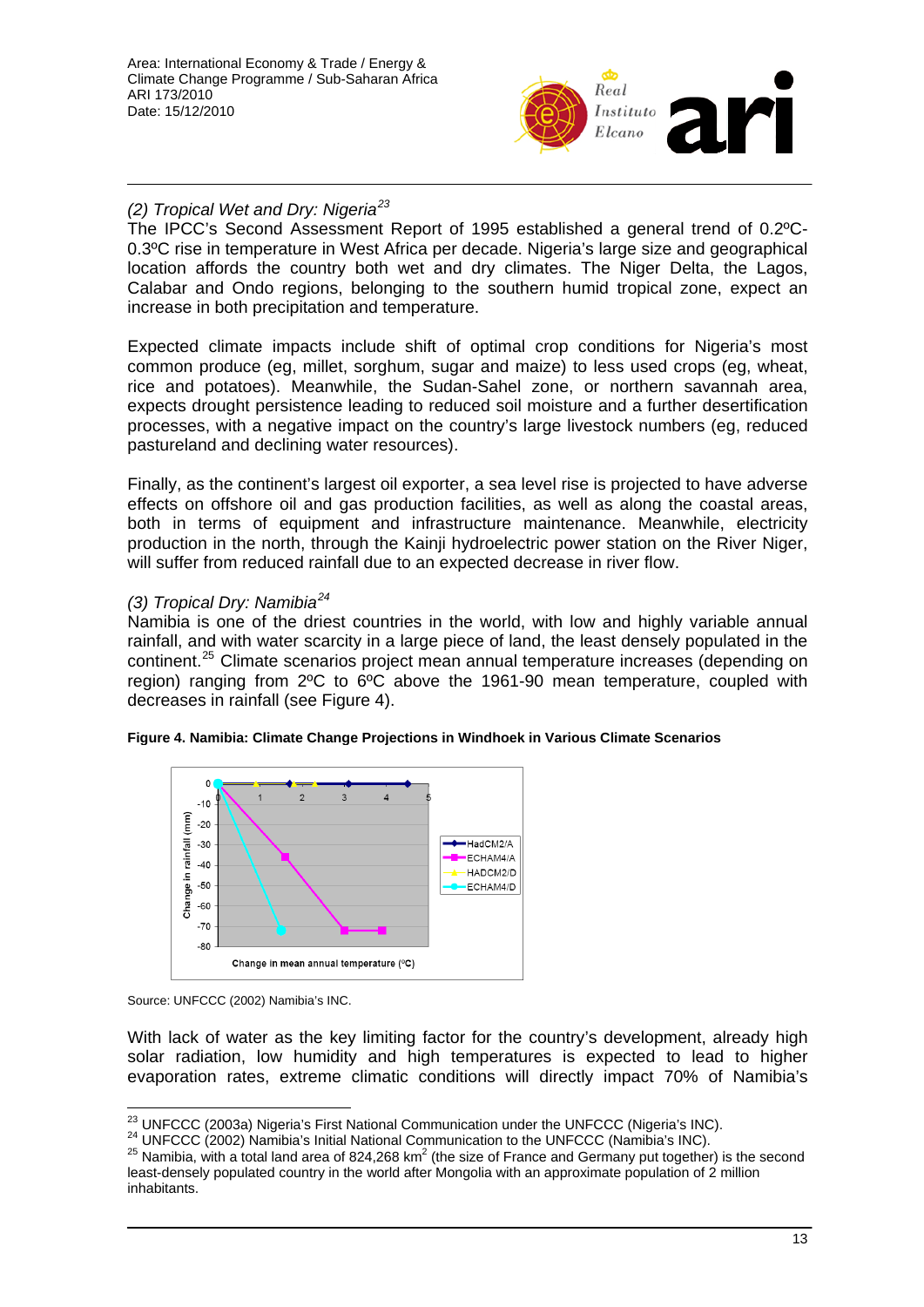

population, who practise subsistence crop farming and agro-pastoralism on communal land. Climate change is also projected to have an adverse impact on the country's energy-intensive and key mining sector (diamonds, uranium).

Namibia's own electricity production is primarily concentrated in the northern border with Angola. The Ruacana hydroelectric power plant significantly depends on the flow of the Kunene River, $^{26}$  $^{26}$  $^{26}$  expected to become drier, thereby leading to curtailed electricity generation. Meanwhile, sea level rise and warming-up of its Benguela current system can negatively impact Namibia's fishing sector, ie, its second foreign-currency earner (after mining), and with the third-largest output (after both mining and agriculture). Apart from the impact on the coastal infrastructure and declines in pilchard stocks, the effects might be extended to other marine resources.

# *(4) Mountain: Tanzania[27](#page-13-1)*

Climate-change projections for Tanzania point to rises in temperature and increases in rainfall in high altitude areas (with decreases in other areas). The impact of these changes will be noticeable in vulnerable sectors of the economy (agriculture, water resources, forestry and livestock). The severity of the impact will depend on the area, with the focus on the mountain climate of the highlands, eg, Mount Kilimanjaro and Mount Rungwe (see Figure 5).



### **Figure 5. Tanzania's topography**

High-altitude zones may suffer an increase in the occurrence of diseases and pests as a result of higher temperatures and increased rainfall. Maize yields are expected to be reduced by 33% around the country. In the meantime, areas getting less rainfall than normal (in the plateau zone) will require a switch to drought-resistant crop varieties due to evapo-transpiration.

# *(5) Mediterranean: Tunisia[29](#page-13-3)*

Tunisia's location at the junction of the West and East Mediterranean sea, and north of the Sahara, gives the country a mixture of Mediterranean, semi-arid and desert-arid

<span id="page-13-0"></span> $\overline{a}$  $^{26}$  Namibia's electricity demand roughly doubles its in-country generating capacity –Ruacana (249 MW capacity), Van Eck (120 MW) and Paratus (46 MW)—, thus also relying on imports (mainly from South Africa).<br><sup>27</sup> UNFCCC (2003b) Unite[d Republic of Tanzania's Initial National Communication to t](http://en.wikipedia.org/wiki/File:Tanzania_Topography.png)he UNFCCC.<br><sup>28</sup> Tanzania's Top

<span id="page-13-2"></span><span id="page-13-1"></span>

<span id="page-13-3"></span>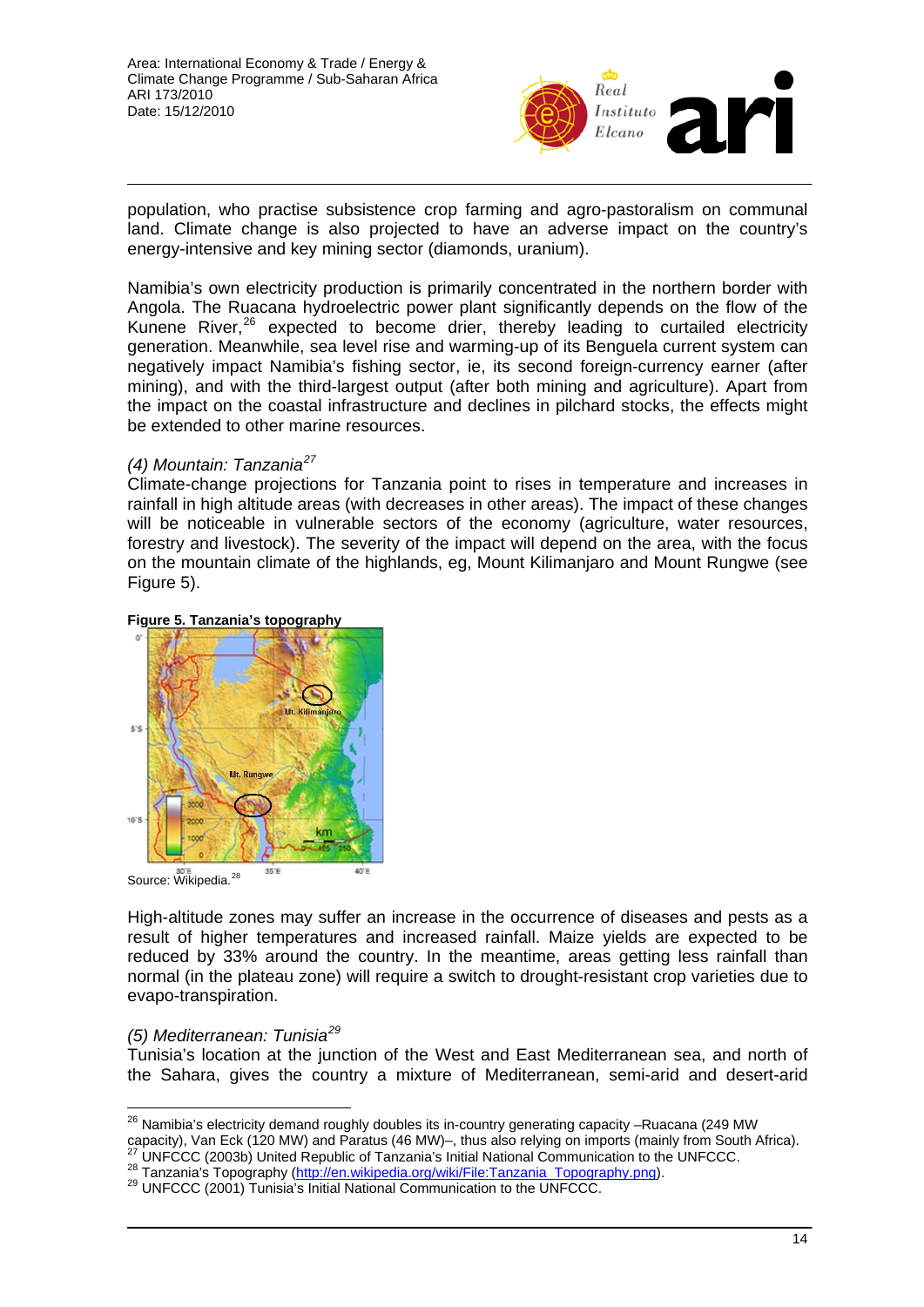

climates. The main focus of the present case study selection is on the former, characterised by a hot and dry summer, and a relatively mild and rainy winter.

An accelerated sea-level rise poses the biggest threat to the economic development of the country, with potential adverse effects on any sector related to the sea or the coast. On the basis of the six climate scenarios from the IPCC, an elevation of the sea level from 38 to 55 cm will occur, thereby affecting the coastal natural and fitted infrastructure of the country's 1,300 km-long coast.

### *(6) Middle Latitude Dry: Lesotho[30](#page-14-0)*

Lesotho is a small landlocked country that experiences harsh climatic conditions. With a resource-poor economy and high levels of environmental degradation, including soil erosion, the growing season for many crops is very limited. Climate scenarios predict a warmer temperature (Figure 6) and lower precipitation, with a drastic water stress and scarcity prospects.





Source: UNFCCC (2000a) Lesotho's FNC.

These conditions will have a severe impact on households and livestock, given the raindependent crop yields and the country's heavy dependence on food imports to satisfy local demand. Meanwhile, Lesotho's freedom from climate-related diseases, such as those in the tropics (eg, malaria), is projected to shift given drier conditions, with an increased incidence of respiratory infections (eg, tuberculosis).

# *(7) Humid Subtropical: Mozambique[31](#page-14-1)*

Mozambique's tropical climate is characterised by two main seasons: one hot and rainy (October-April) and the other cold and dry (May-September). Extreme events (floods, droughts and tropical cyclones) around the country and sea-level rises on its 2,515 kmlong coast line (the third largest in Africa) pose serious threats to the country (eg, flooding of low coastal areas, aggravation of coastal erosion, soil erosion, reduction of agricultural production and a decrease of nutritional value of plants impacting livestock). In addition to the economic impact, longer lasting floods will increase the incidence of malaria, amongst other health issues (Figure D).

 $\overline{a}$ 

<span id="page-14-1"></span><span id="page-14-0"></span> $30$  UNFCCC (2000a) Lesotho's First National Communication to the UNFCCC (Lesotho's FNC).<br> $31$  UNFCCC (2003c) Mozambique's Initial National Communication to the UNFCCC (Mozambique's INC).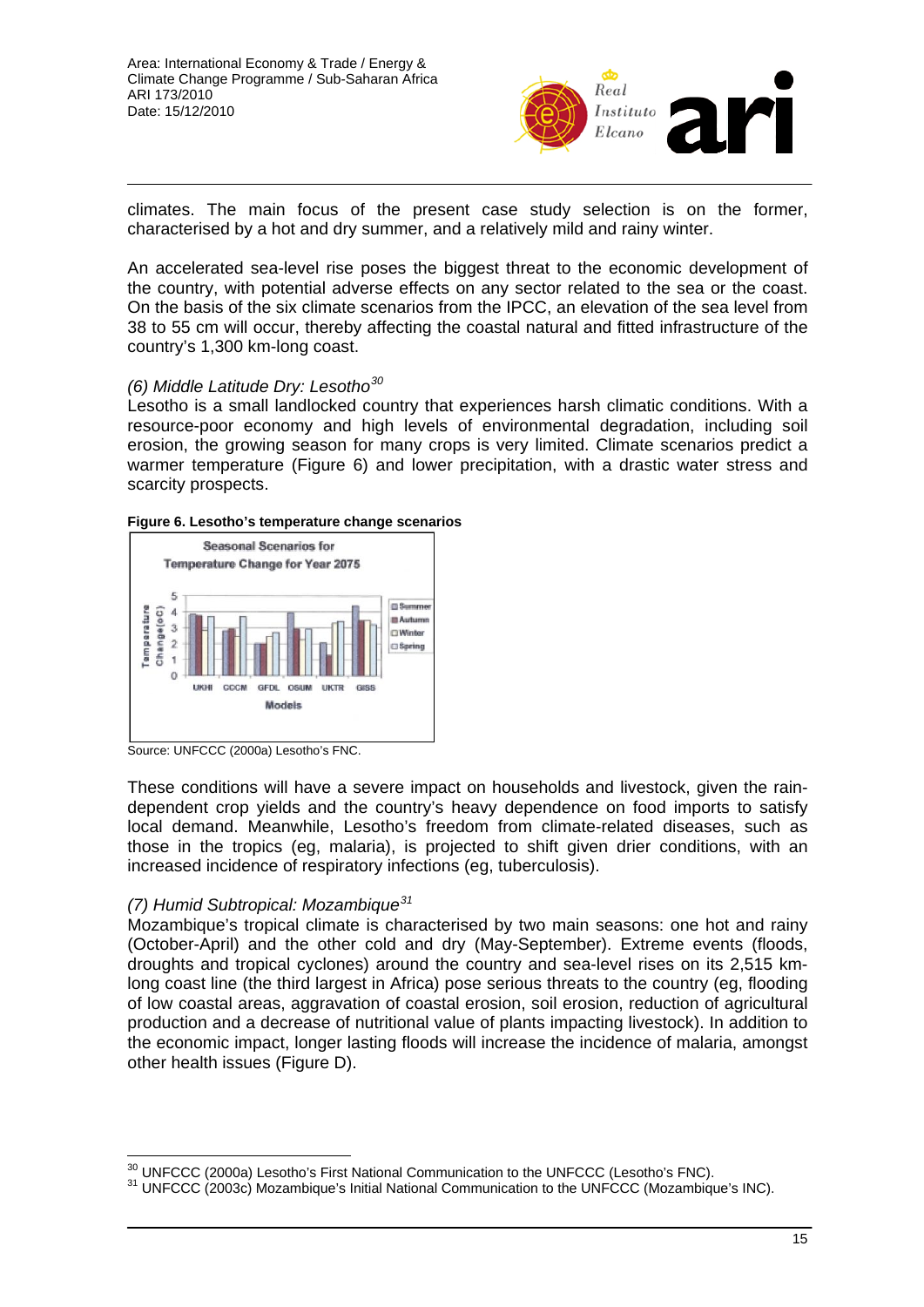Area: International Economy & Trade / Energy & Climate Change Programme / Sub-Saharan Africa ARI 173/2010 Date: 15/12/2010





Source: UNFCCC (2003c) Mozambique's INC.

# *(8) Island: Mauritius[32](#page-15-0)*

Small island states are highly vulnerable to climate change, particularly to sea-level rise. In addition to the natural catastrophic effects, the economic impact on sectors dependant on coastal and water resources is significant.

Mauritius is no exception to these impacts. The effects will be pronounced due to natural phenomena (ie, tropical cyclones and tidal waves) or human-induced (anthropogenic) activities (eg, infrastructure development, sand removal, hazardous construction and poorly designed jetties and harbour facilities).

According to the IPCC, an accelerated sea-level rise is expected to worsen these problems with sea level expected to rise between 15-95 cm (some scenarios in Mauritius project rises from 50 cm to 2m). Apart from the expected land loss, beaches will be eroded (with adverse impacts on the country's tourism industry), coral reefs will become degraded and wetlands be lost.

# *(9) Mixed: South Africa[33](#page-15-1)*

South Africa represents a mixture of at least five climate zones (see Figure 1): (1) humid subtropical; (2) tropical dry; (3) middle latitude dry; (4) mountain; and (5) Mediterranean*.* Overall climate projections for the country in the next 50 years predict 1ºC-3ºC temperature increases from current levels, broad reductions of 5%-10% of current rainfall (though with regional variations depending on the zone) and a general extension of summer season characteristics.

The impact of the expected climatic conditions also varies depending on location. However, general predictions point to an increase in the occurrence of respiratory and skin-related illnesses (eg, strokes, dehydration, skin rashes and non-melanoma skin cancers). In addition, the extension of summer months is expected to result in the increase of malaria-prone areas and periods, particularly on the humid coastal regions of the Indian Ocean. Furthermore, the overall expected reduction in the amount or reliability of rainfall, coupled with an increase in evaporation from increasing warming, is expected to exacerbate South Africa's water availability concerns. Water scarcity will directly impact on the country's maize production.

<span id="page-15-0"></span><sup>&</sup>lt;sup>32</sup> UNFCCC (1999) Mauritius Initial National Communication to UNFCCC.

<span id="page-15-1"></span><sup>33</sup> UNFCCC (2000b) South Africa's Initial National Communication to the UNFCCC (South Africa's INC).